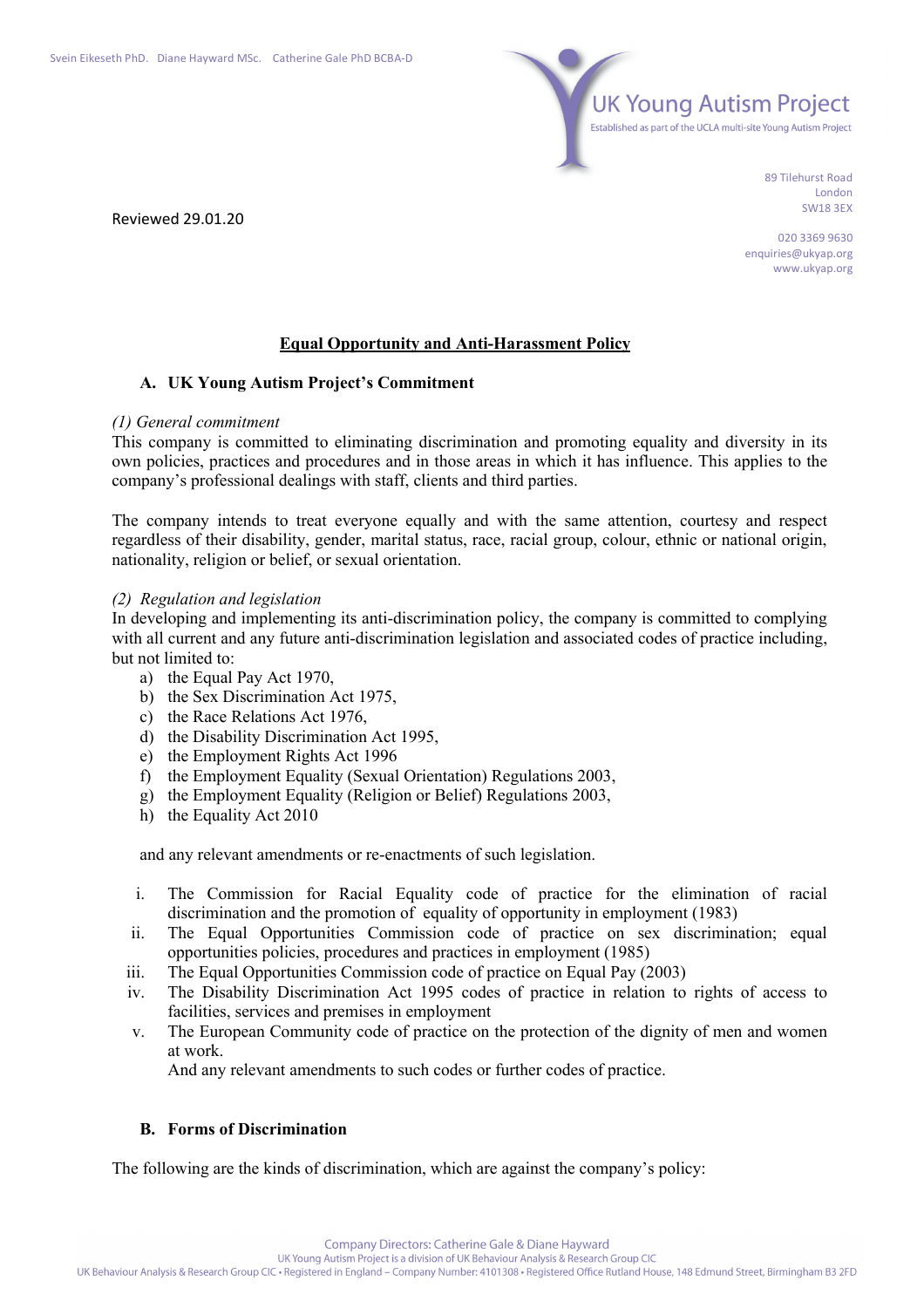

- (a) Direct discrimination, where a person is treated less favourably on the grounds of race, racial group, colour, ethnic or national origins, sex, pregnancy, marital status, disability or sexual orientation or religion or belief.
- (b) Indirect discrimination, where an apparently neutral provision, criterion or practice would put a substantially higher proportion of the members of one sex, or persons having a racial or ethnic origin, or a particular religion or belief, or a particular disability or a particular sexual orientation at a particular disadvantage compared with other persons unless that provision, criterion or practice is objectively justified by a legitimate aim and the means of achieving that aim are appropriate and necessary
- (c) Discrimination arising from disability, where a disabled person is treated unfavourably because of something connected to their disability where what we are doing is not objectively justified. This applies if we know or could reasonably have been expected to know that the person is a disabled person.
- (d) Treating a person worse than someone else because they are associated with a person who has a protected characteristic.
- (e) Treating a person worse because we incorrectly think they have a protected characteristic (perception).
- (f) Victimisation, where someone is treated less favourably than others because he or she has taken action against the company under one of the relevant Acts.
- (g) Harassment, when unwanted conduct related to any of the grounds referred to above takes place with the purpose or effect of violating the dignity of a person and of creating an intimidating, hostile, degrading, humiliating or offensive environment. Harassment may involve physical acts or verbal and non-verbal communications and gestures. This will include physical, verbal and non-verbal acts.

# **C. Employment and Training**

## *(1) General Statement*

As an employer, the company will treat all employees and job applicants equally and fairly and not discriminate unjustifiably against them. This will, for example, include arrangements for recruitment and selection, terms and conditions of employment, access to training opportunities, and access to promotion and transfers, grievance and disciplinary processes, demotions, selection for redundancies, dress code, references, bonus schemes, work allocation and any other employment related activities.

# *(2) Recruitment and selection*

This company recognises the benefits of having a diverse workforce and will take steps to ensure that:

- a) it endeavours to recruit from the widest pool of qualified candidates possible;
- b) employment opportunities are open and accessible to all on the basis of their individual qualities and personal merit;
- c) where appropriate, positive action measures are taken to attract applications from all sections of society and especially from those groups which are underrepresented in the workforce;
- d) selection criteria and processes do not discriminate unjustifiably on the grounds of disability; gender; marital status; race; racial group; colour; ethnic or national origin; nationality; religion or belief; or sexual orientation; other than in those instances where the company is exercising permitted positive action;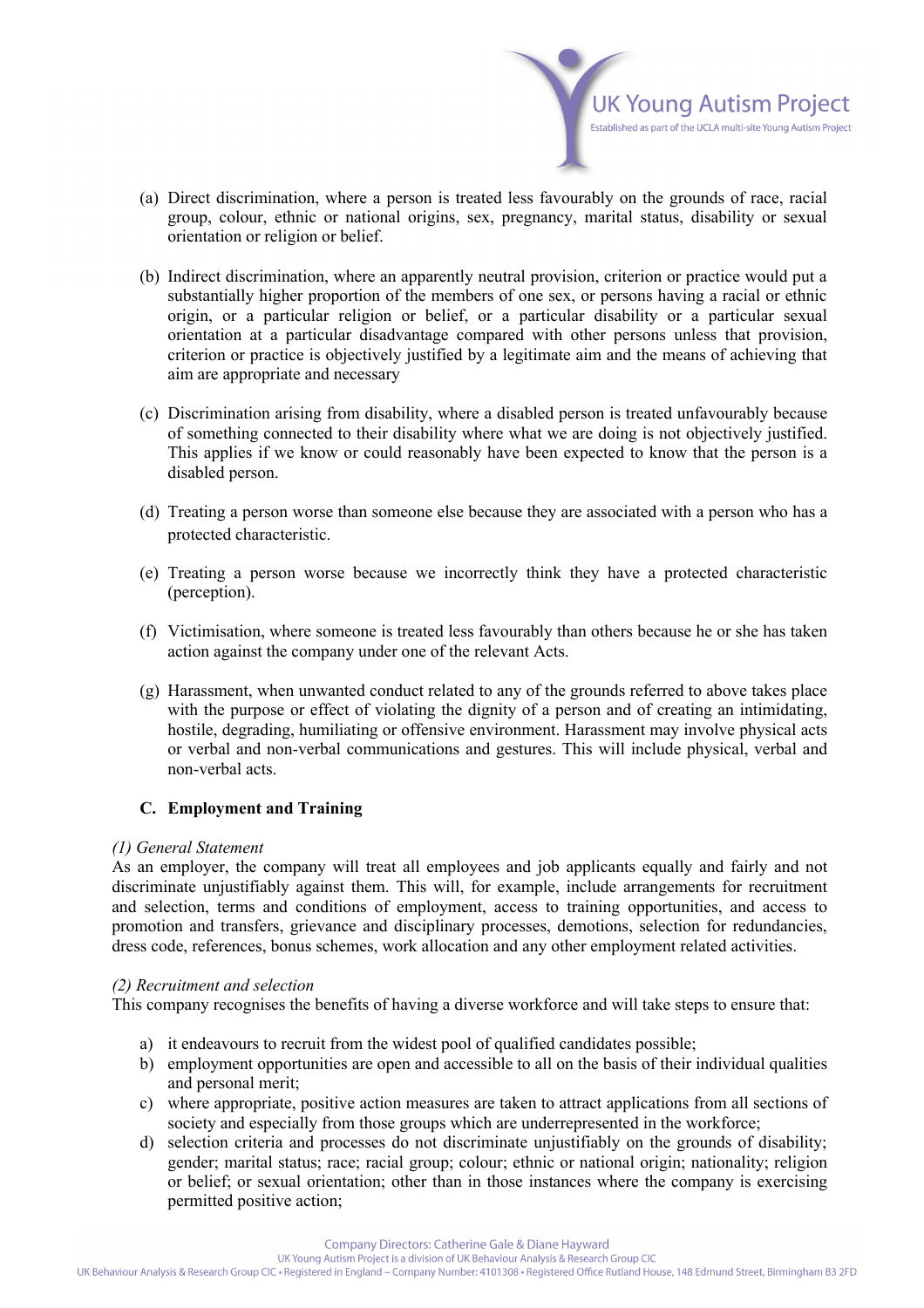

- e) wherever appropriate and necessary, lawful exemptions (genuine occupational requirements) will be used to recruit suitable staff to meet the special needs of particular groups;
- f) All recruitment agencies acting for the company are aware of its requirement not to discriminate and to act accordingly.

### *(3) Conditions of service*

The company will treat all employees equally and create a working environment which is free from discrimination and harassment and which respects, where appropriate, the diverse backgrounds and beliefs of employees and clients.

Terms and conditions of service for employees will comply with anti-discrimination legislation. The provision of benefits such as working hours, maternity and other leave arrangements, performance appraisal systems, dress code, bonus schemes and any other conditions of employment will not discriminate against any employee on the grounds of their gender; marital status; race; racial group; colour; ethnic or national origin; nationality; religion or belief; or sexual orientation; or unreasonably on the grounds of their disability.

Where appropriate and necessary, the company will endeavour to provide appropriate facilities and conditions of service which take into account the specific needs of employees which arise from their ethnic or cultural background; gender; responsibilities as carers; disability; religion or belief; or sexual orientation.

#### *(4) Promotion and Career development*

Promotion within the company (including Tutors to Senior Tutors, Senior Tutors to Consultants, and Consultants to Directors) will be made without reference to any of the forbidden grounds and will be based solely on merit.

The selection criteria and processes for recruitment and promotion will be kept under review to ensure that there is no unjustifiably discriminatory impact on any particular group.

Whilst positive action measures may be taken in accordance with the relevant anti-discrimination legislation to encourage underrepresented groups to apply for promotion opportunities, recruitment or promotion to all jobs will be based solely on merit.

All employees will have equal access to training and other career development opportunities appropriate to their experience and abilities. However, the company will take appropriate positive action measures (as permitted by the anti-discrimination legislation) to provide special training and support for groups which are underrepresented in the workforce and encourage them to take up training and career development opportunities.

Any request to change hours of employment must be submitted in writing to a director providing 8 weeks notice. The request for a change in hours will be assessed on an individual basis without discrimination.

## **D. Clients**

The company is generally free to decide whether to accept instructions from any particular client, but any refusal to act will not be based upon any of the forbidden grounds.

The company will take steps to meet the different needs of particular clients arising from its obligations under the anti-discrimination legislation (such as the Disability Discrimination Act).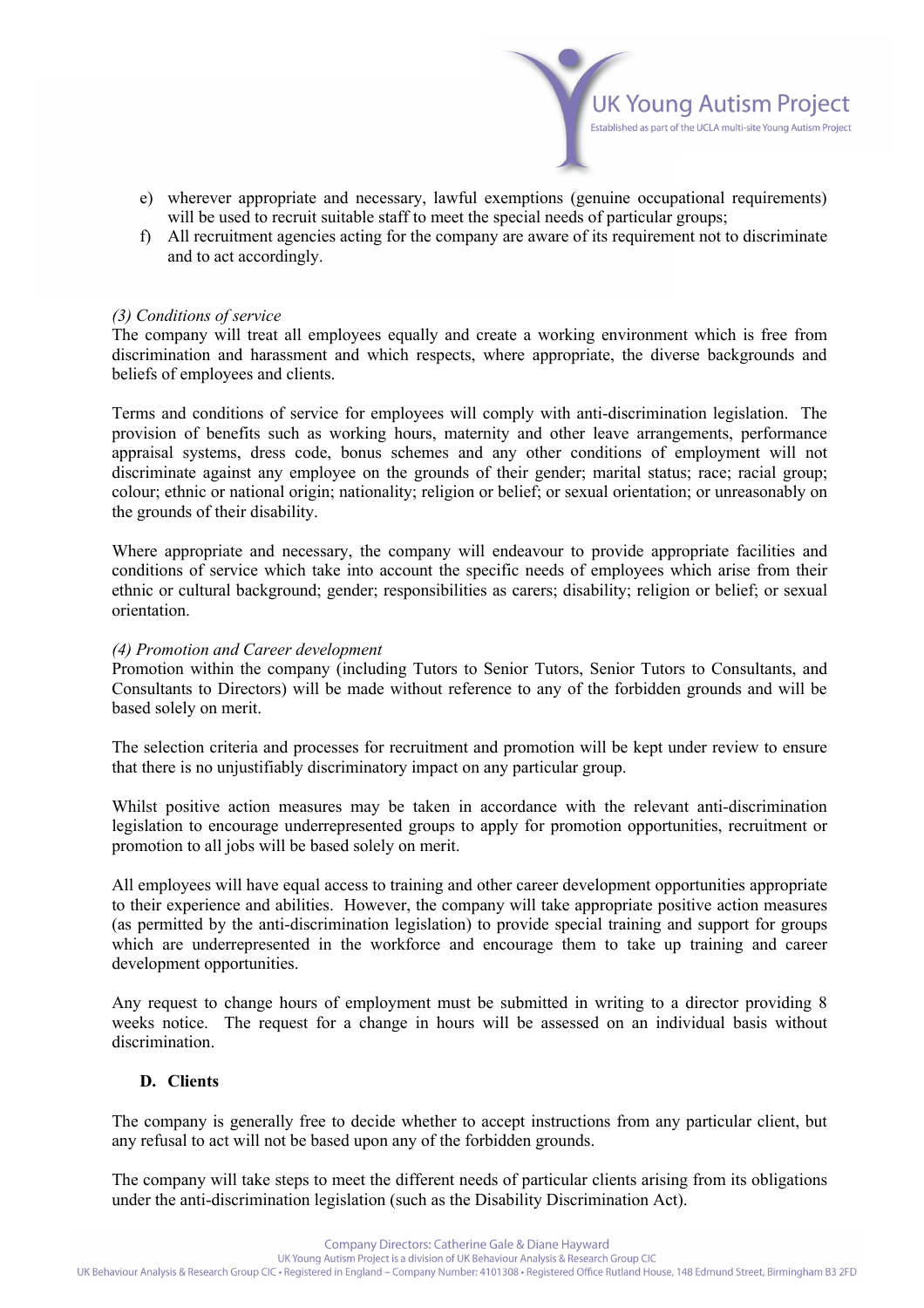

In addition, where necessary and where it is permitted by the relevant anti-discrimination legislation (for example, provisions relating to positive action or exemptions) the company will seek to provide services which meet the specific needs and requests arising from clients' ethnic or cultural background; gender; responsibilities as carers; disability; religion or belief; sexual orientation or other relevant factors.

## **E. Promoting Equality and Diversity**

This company is committed to promoting equality and diversity in the company as well as in those areas in which it has influence.

Employees and directors will be informed of this anti-discrimination policy and will be provided with equality and diversity training appropriate to their needs responsibilities.

All those who act on the company's behalf will be informed of this anti-discrimination policy and will be expected to pay due regard to it when working on the company's behalf.

In all its dealings, including those with third parties, the company will seek to promote the principles of equality and diversity.

The company will make every effort to reflect its commitment to equality and diversity in its marketing and communication activities.

## **F. Implementing the Policy**

## *(1) Responsibility*

Ultimate responsibility for implementing the policy rests with the directors of the Company. The Company will appoint a senior person within it to be responsible for the operation of the policy.

All employees and directors of the company are expected to pay due regard to the provisions of its antidiscrimination policy and are responsible for ensuring compliance with it when undertaking their jobs or representing the company.

Acts of discrimination or harassment on any of the forbidden grounds by employees or directors of the company will result in disciplinary action. Failure to comply with this policy will be treated in a similar fashion. The policy applies to all who are employed in the company and to all directors.

Acts of discrimination or harassment on any of the forbidden grounds by those acting on behalf of the company will lead to appropriate action including termination of services where appropriate.

## *(2) Complaints of discrimination*

The company will treat seriously, and will take action where appropriate concerning, all complaints of discrimination or harassment on any of the forbidden grounds made by employees, directors, clients, or other third parties.

All complaints will be investigated in accordance with the company's grievance or complaints procedure and the complainant will be informed of the outcome.

#### *(3) Monitoring and review*

The policy will be monitored and reviewed in a manner proportionate to the size and nature of the company on a regular basis (and in any event at least annually) to measure its progress and judge its effectiveness.